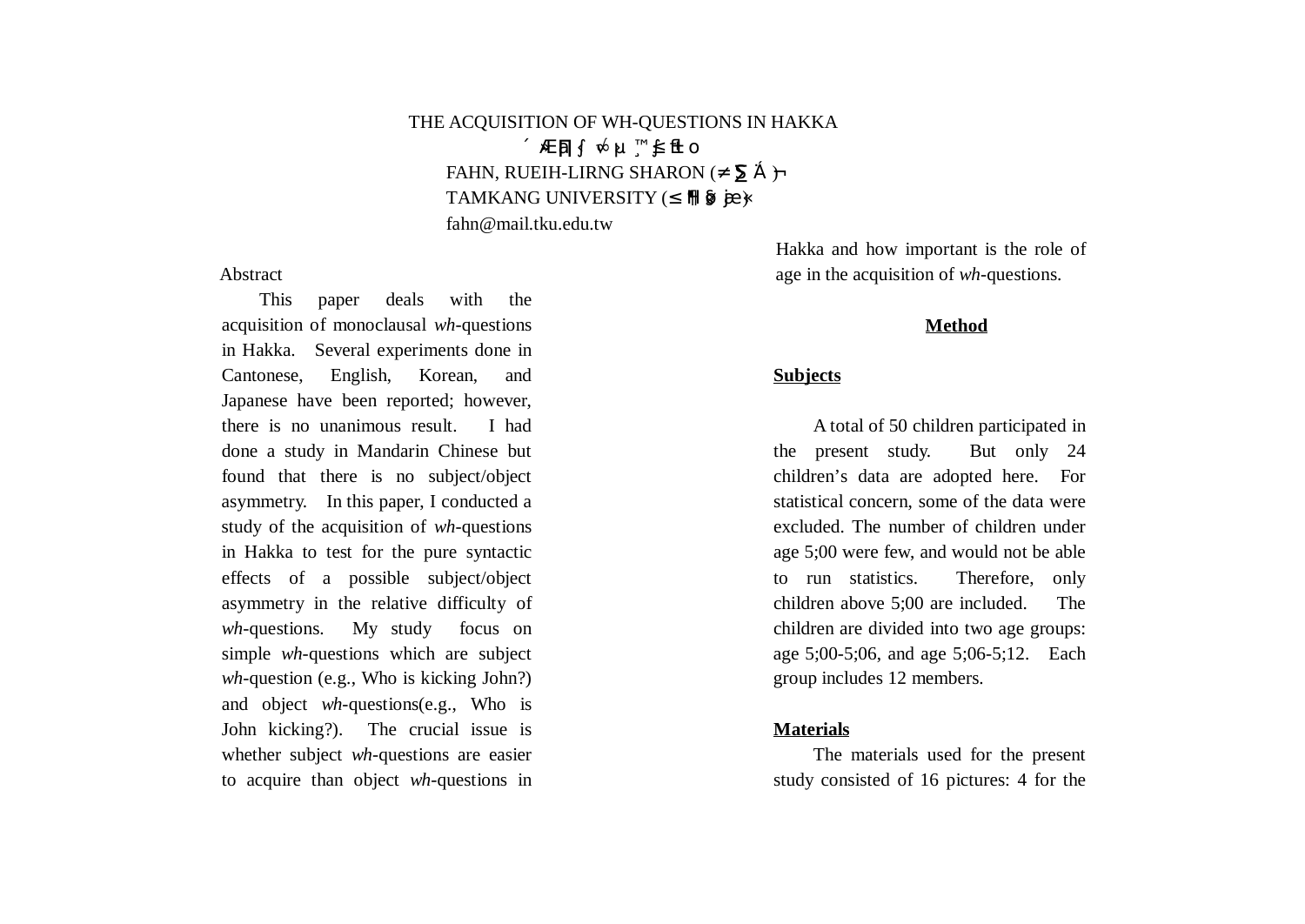training session and 12 for the main tests. Two of the four pictures for the training session are used for eliciting *which one*questions, one for subject *wh*-questions and one for object *wh*-questions. One of the remaining two pictures is used for subject *who*-questions, and the other for object *what*-questions.

## **Procedure**

The experiment is conducted in Hsinchu county. Children are tested individually in an area separated from the classroom in four kindergartens.

The task in the present study is based on Hanna & Wilhelm (1992). Children are shown a picture depicting an action that involves two participants, one of whom is hidden from sight (*who* and *what* questions) or a picture depicting an action involves three participants, in which case part of the picture is hidden from the sight (*which*questions). In order to create a reasonable situation for the children to ask *wh*-questions, a dog puppet is used. When a child is presented a picture, the

experimenter provided a cue such as "The cat is pulling someone. The doggie knows who the cat is pulling. Could you ask him?" Then, the child has to ask the doggie a *wh*-question.

In the training session, when a child does not understand the task, the experimenter asked the child "Can you say 'Who is drawing a picture?' for example and had the child model the sentence. In the main test session, no correction of incorrect responses is given; positive reinforcement is used (e.g., nodding, "good" or "that's right!") for all responses. All sessions were taperecorded.

#### **Analyses**

The children's responses are categorized as either correct or incorrect. The frequencies and percentages of correct responses for each language group and each age group are first analyzed descriptively to provide an overview before the inferential statistics are discussed.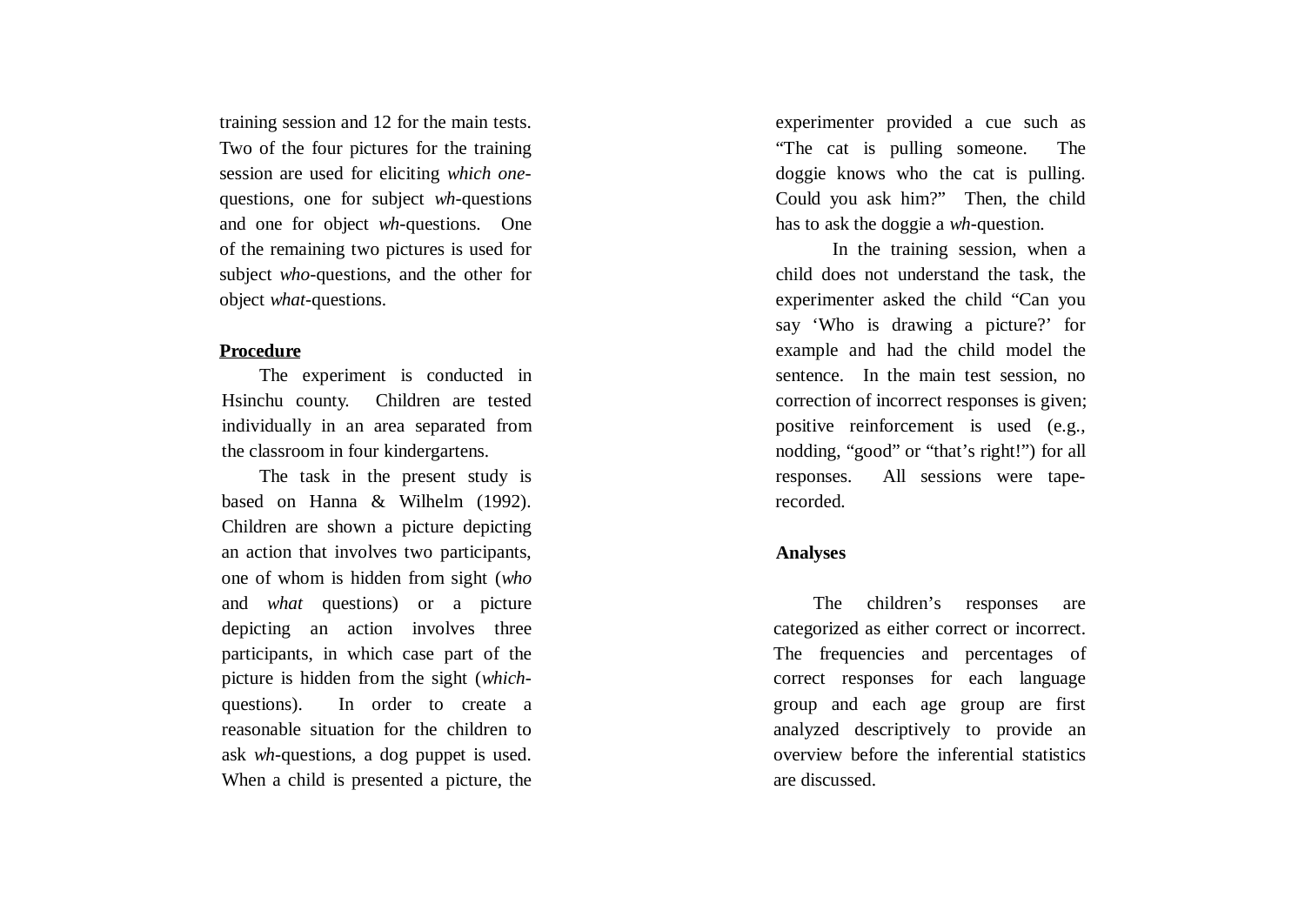## **Results**

Overall, the scores for subject *wh*questions were consistently higher than the scores for object *wh*-questions. A similar tendency is seen in the scores of correct responses by age group. The most frequent error pattern is grammatical reversals of *wh*-words, which occurred more often in object *wh*questions than in subject *wh*-questions.

The syntactic hypothesis predicts that there should be an asymmetry between subject and object *wh*-questions. The result of t-test with respect to the syntactic hypothesis indicates that there is no significant difference between the subject *wh*-questions and object *wh*questions (df = 22, t = 2.6  $\leq$  2.819, P  $= .01 \le n.s.$ ). Therefore, subject and object *wh*-questions are equally difficult for Hakka-speaking children.

#### Self –Evaluation

The most difficult part of this experiment lies in the subjects. There

are few children who could speak Hakka nowadays. It is difficult to judge if those children who could not speak Hakka well really understands Hakka or not. Therefore, we have excluded quite a lot of subjects who did not pass our first screening. That's the reason we ended up with 50 subjects. Children living in Taipei county and Taoyuan county could hardly speak Hakka. Hence, we only conduct this experiment in Hsinchu county, which enhanced the difficulty of this experiment since I live in Taipei county now. Next time, I should extend the area to Miaoli county since I discoverd later there are more children who could speak Hakka. Compared with the result of our previous experiment, this experiment is quite a disappointing one since not too much could be said about the data due to the limited amount of subjects included. However, we still could see the tendency for the non-existence for the asymmetry of *wh*-subject and *wh*-object questions in both Mandarin Chinese and Hakka. Next summer, I will redo part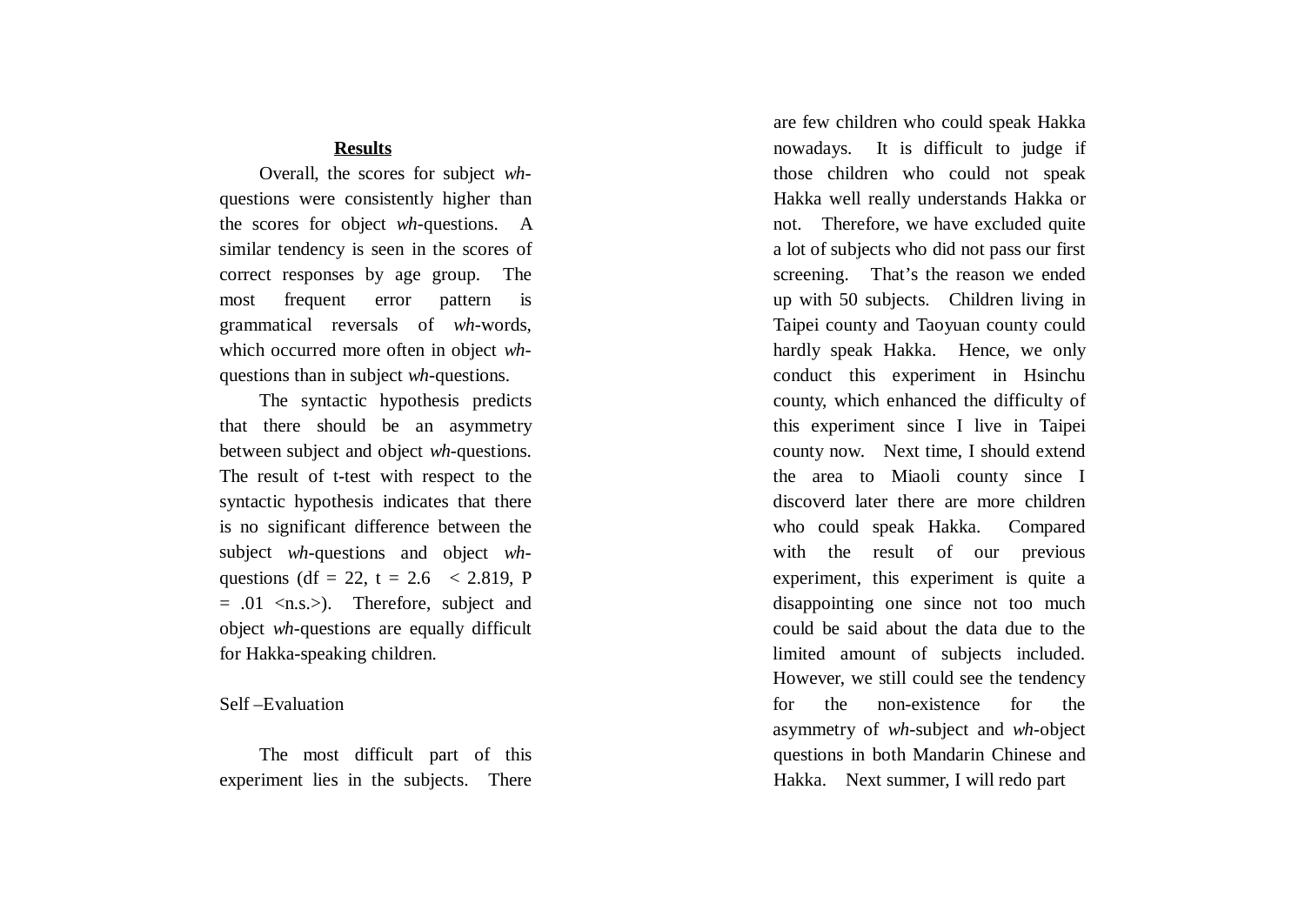of the experiment so that we could have a more clear picture of the whole issue.

## **REFERENCES**

Aoun, J., Hornstein, N., Lightfoot, D., & Weinberg, A. 1987. Two types of locality. Linguistic Inquiry, 18, 537-77.

Au, T. K.-F., Dapretto, M., & Song, Y.-K. 1994. Input vs. constraints: Early word acquisition in Korean and English. Journal of memory and language, 33, 567-582.

Authier, J.-M. 1993. Nonquantificational wh and weakest crossover. Linguistic Inquiry, 24, 161- 168.

Borer, H., & Wexler, K. 1987. The maturation of syntax . In T. Roeper & E. Williams (Eds.), Parameter setting (pp. 123-72). Dordrecht: Reidel.

Carins, H.S., & Hsu, J. R. 1978. Who, why, when, and how: A development study. Journal of Child Language, 5, 477-488.

Cheng, L. L.-S. 1991. On the typology of wh-questions. Doctoral Dissertation, MIT.

Cheung, A. S., & Lee, T. H. 1993. Cantonese-speaking Children's Comprehension of wh-questions. In E. Clark (Eds.), The proceedings of the  $25<sup>th</sup>$ Stanford child language research forum (pp. 106-117). Stanford: Center for the study of language and information.

Chomsky, N. 1981. Lectures on government and binding. Dordrecht: Foris.

Chomsky, N. 1986. Barriers. Cambridge, MA: MIT Press.

Chomsky, N. 1995. The minimalist program. Cambridge, MA: MIT Press.

Cole, P. 1994. Is there LF whmovement? Linguistic Inquiry, 25, 239-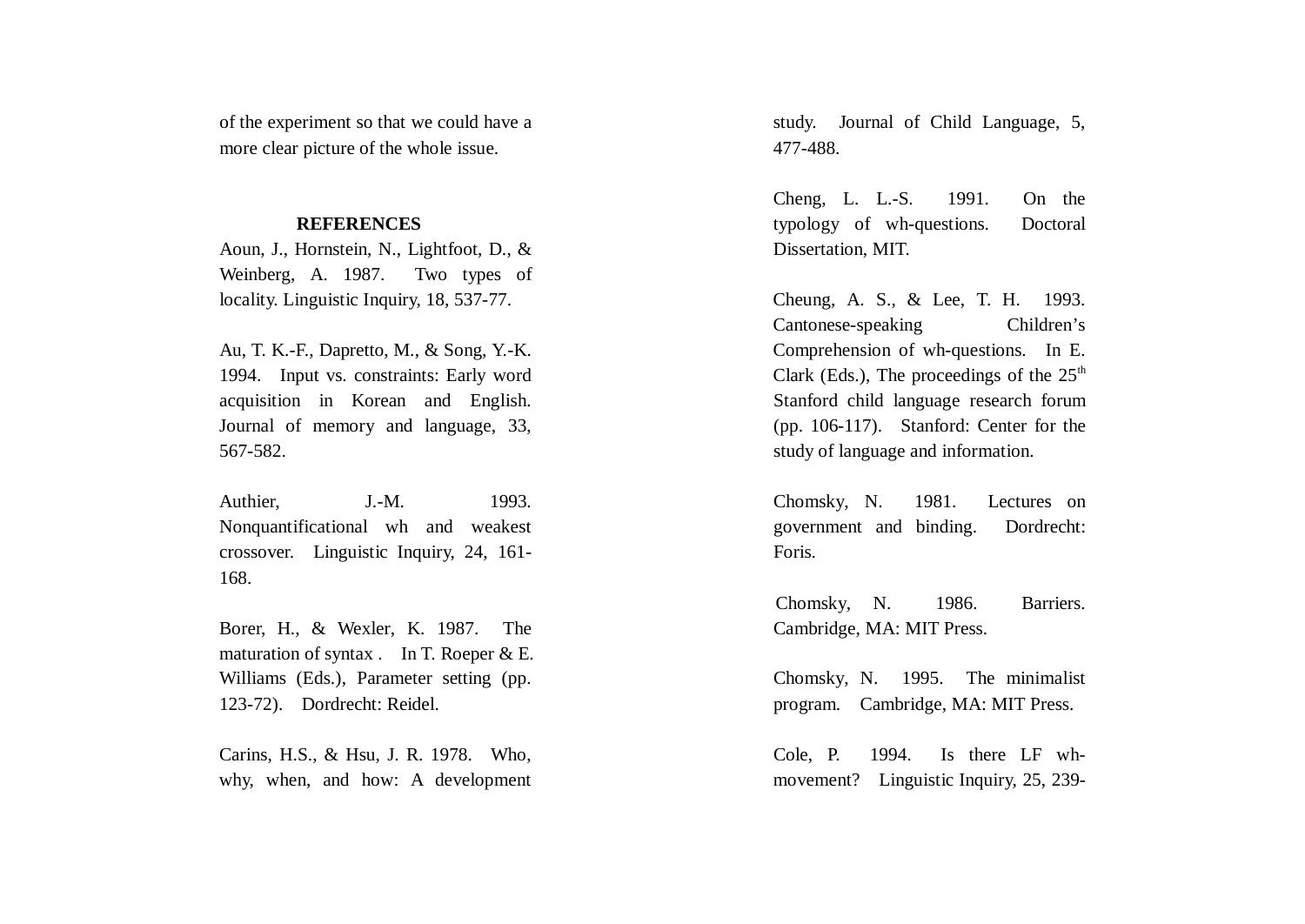Ervin-Tripp, S. 1970. Discourse agreement: How children answer questions. In J. Hayes (Eds.), Cognition and the development of language (pp. 79- 106). New York: Wiley.

Hanna, K., & Wilhelm, A. 1992. On the acquisition of wh-questions. Calgary Working Papers in Linguistics, 15, 89-98.

Higginbotham, J., & Mary R. 1981. Questions, quantifiers, and crossing. The Linguistic Review, 1, 41-80.

Hornstein, N. 1995. Logical Form: From GB to minimalizm. Cambridge: Blackwell.

Huang, C. T. J. 1982. Logical relations in Chinese and the theory of grammar. Doctoral Dissertation, MIT.

Kim, S. 1995. The acquisition of wh-question in English and Korean.

Doctoral Dissertation, University of Hawaii at Manoa.

Lasnik, H. & Saito, M. 1992. Move a: Condition on it's applications and output. Cambridge, MA: MIT Press.

Maxfield, T. 1991. Children answer echo question how. In T. L. Maxfield& B. Plunkett (Ed), Papers in the acquisition of WH: Proceedings of the UMSS Round Tables (pp. 203-211). University of Massachusetts.

O'Grady, W. 1996. Syntactic Development:The acquisition of English. Chicago: The University of Chicago Press.

Pinker, S., Lebeaux, D., & Frost, L. 1987. Productivity and constraints in the acquisition of the passive. Cognition, 69, 1-33.

Sarma, J. 1991. The acquisition of wh-questions in English. Doctoral Disseration, University of Conneticut.